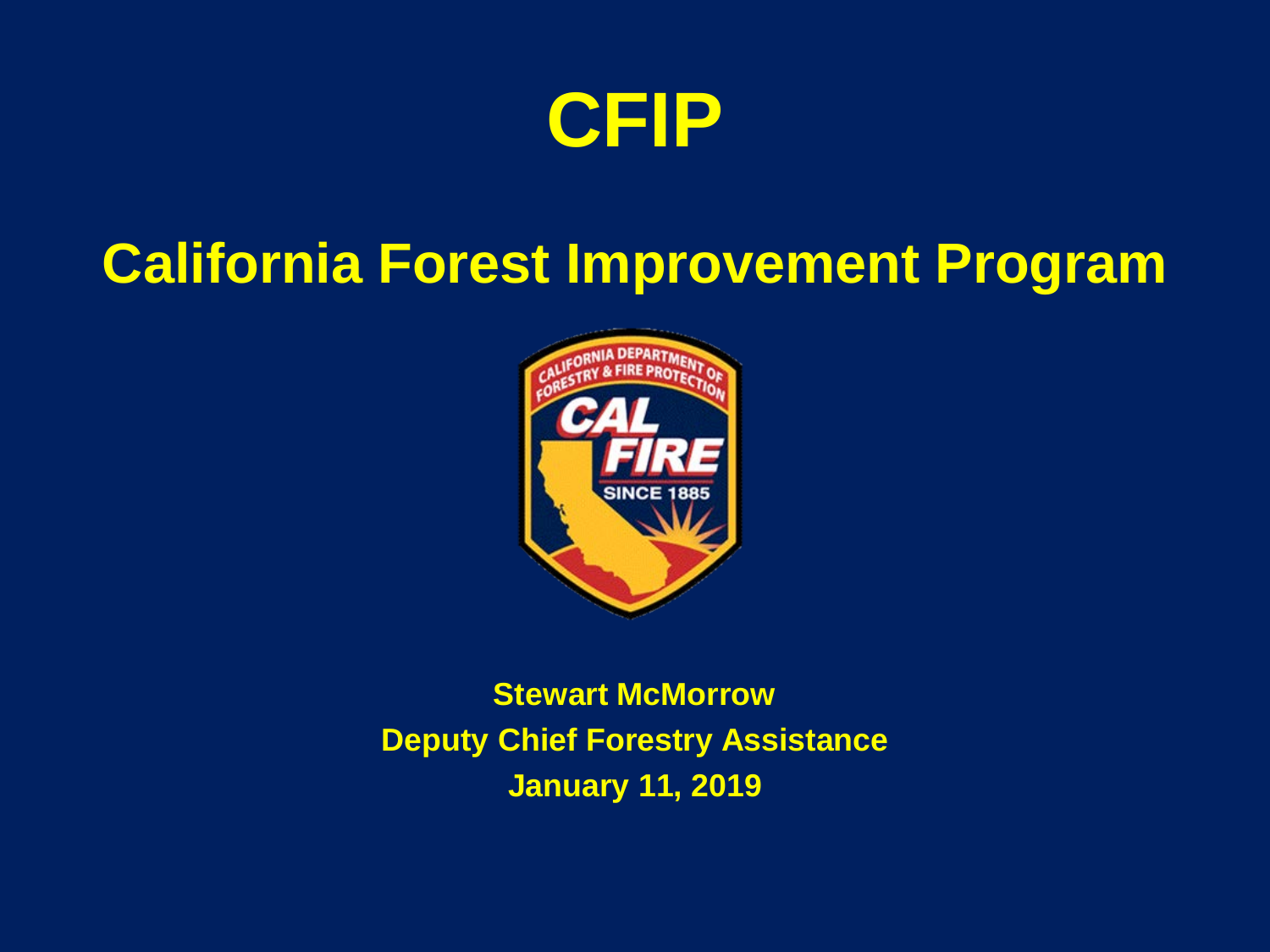# **The California Forest Improvement Program-CFIP**

- The California Forest Improvement Program (CFIP) provides technical and financial assistance to nonindustrial forest landowners for a suite of forest management actions that can include management plans, site preparation, tree planting, thinning, pruning, follow-up, release and land conservation.
- The California Forest Improvement Program (CFIP) program is established to encourage private and public investment in, and improved management of, California forest lands and resources. •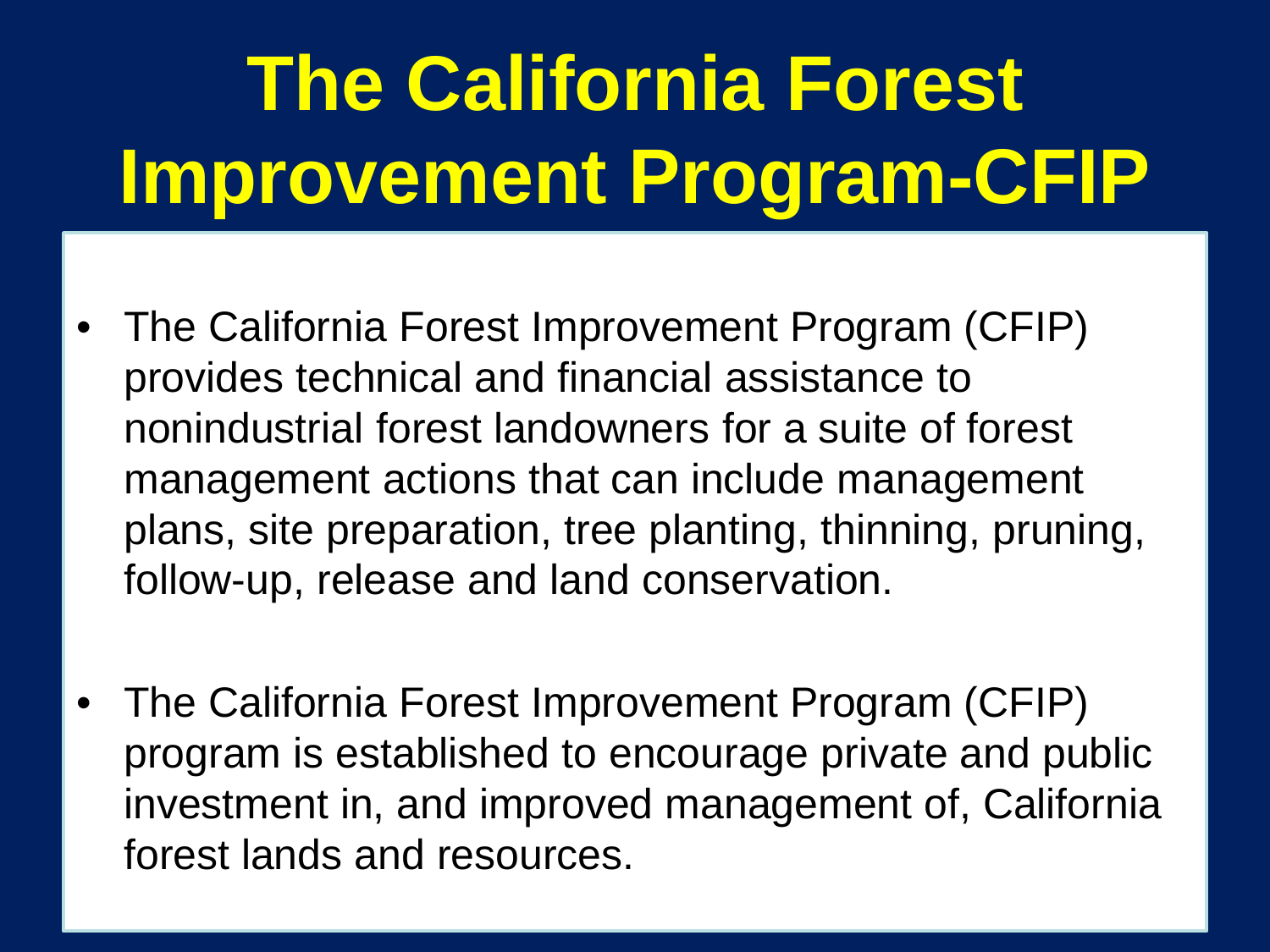# **The California Forest Improvement Program-CFIP**

- CFIP will reimburse landowners from 75% -90% of the cap rate cost for allowable activities.
- Up to 90% on projects where forestland has been damaged by a catastrophic event (e.g., wildfire) or for properties under 500 acres.
- CFIP funding/staff levels up considerably over past levels with over \$12 million encumbered over the last 3 years. Currently waiting on new funding with the next budget.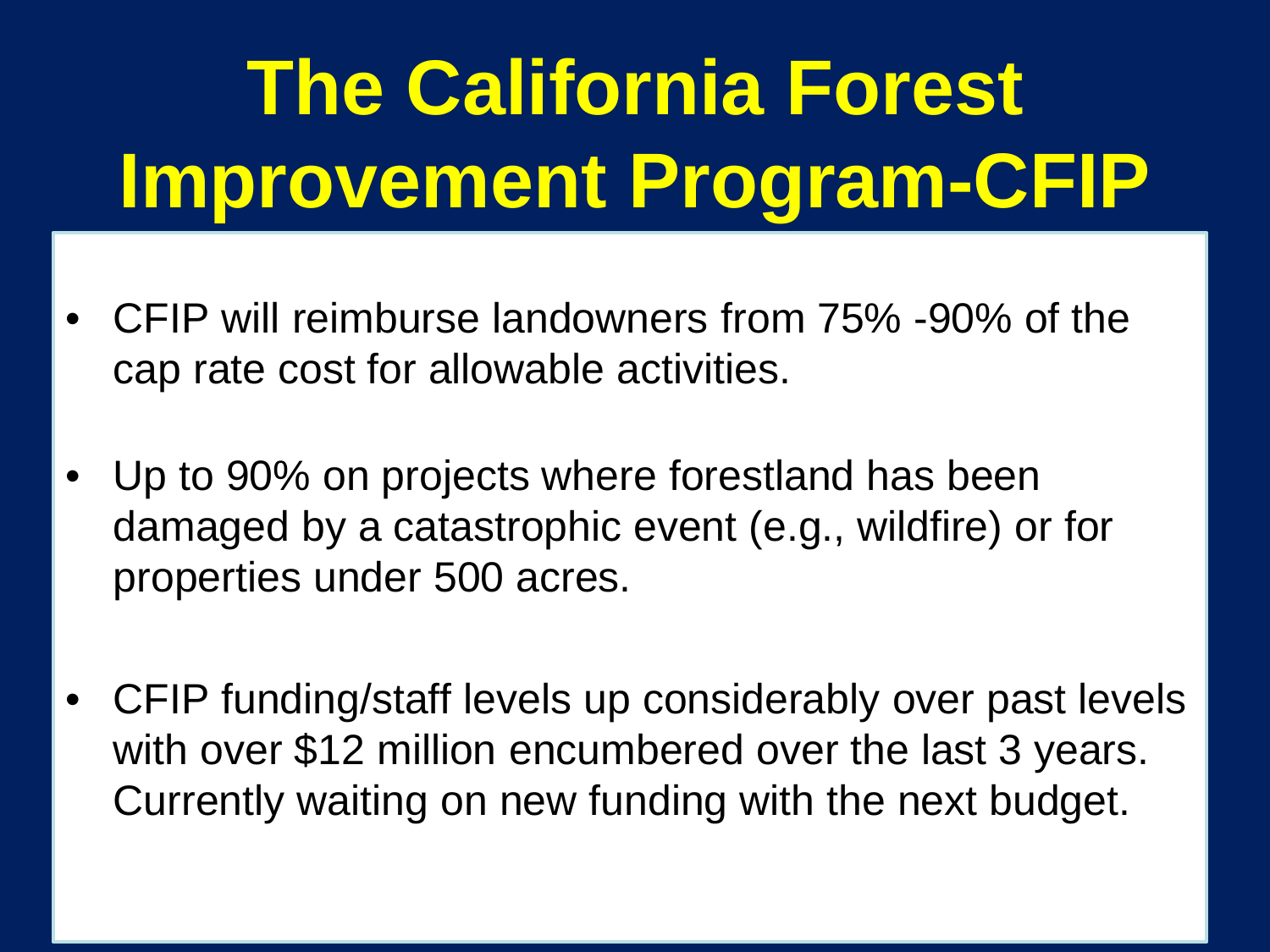#### **The California Forest Improvement Program-CFIP**

Allowable activities include:

- Management Plan Development
- **RPF Supervision**
- **Site Preparation**
- **Reforestation**
- **Tree Shelters**
- Pre-commercial Thinning
- **Pruning**
- Release
- Follow-up
- Habitat Improvement/Land Conservation/ Wildlife/Fisheries
- "Fuels treatment"  $PCT +$  follow up + pruning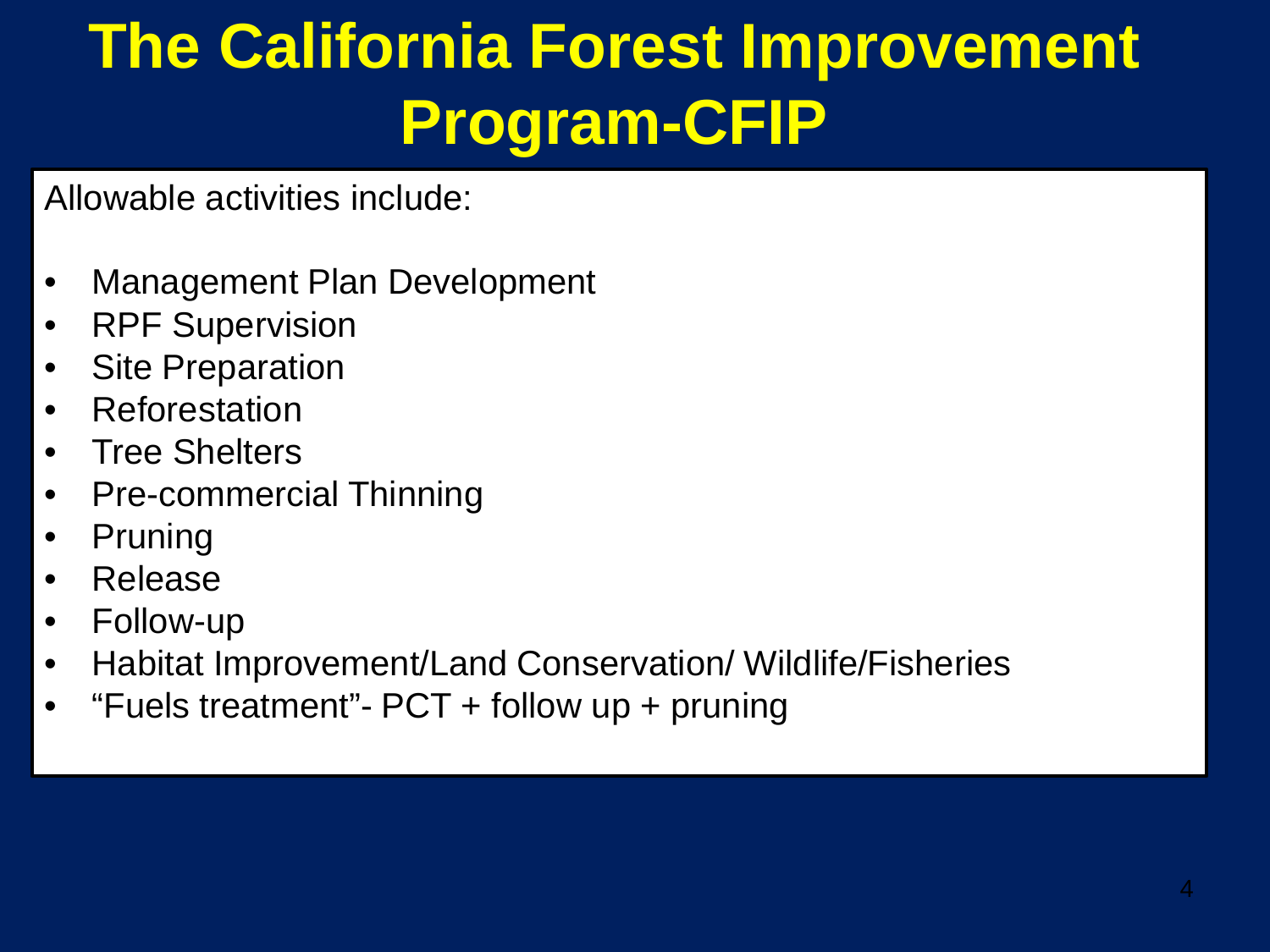- Landowners must have 20 acres minimum, 5,000 acres maximum of forestland in CA.
- Must be nonindustrial private forestland that can support at least 10% native tree canopy.
- Landowner must agree to keep land in a compatible use (i.e., no conversion), and in forest management for a minimum of 10 years. Must record Land Use Addendum if not zoned TPZ.
- \$100,000 maximum project cost at any one time.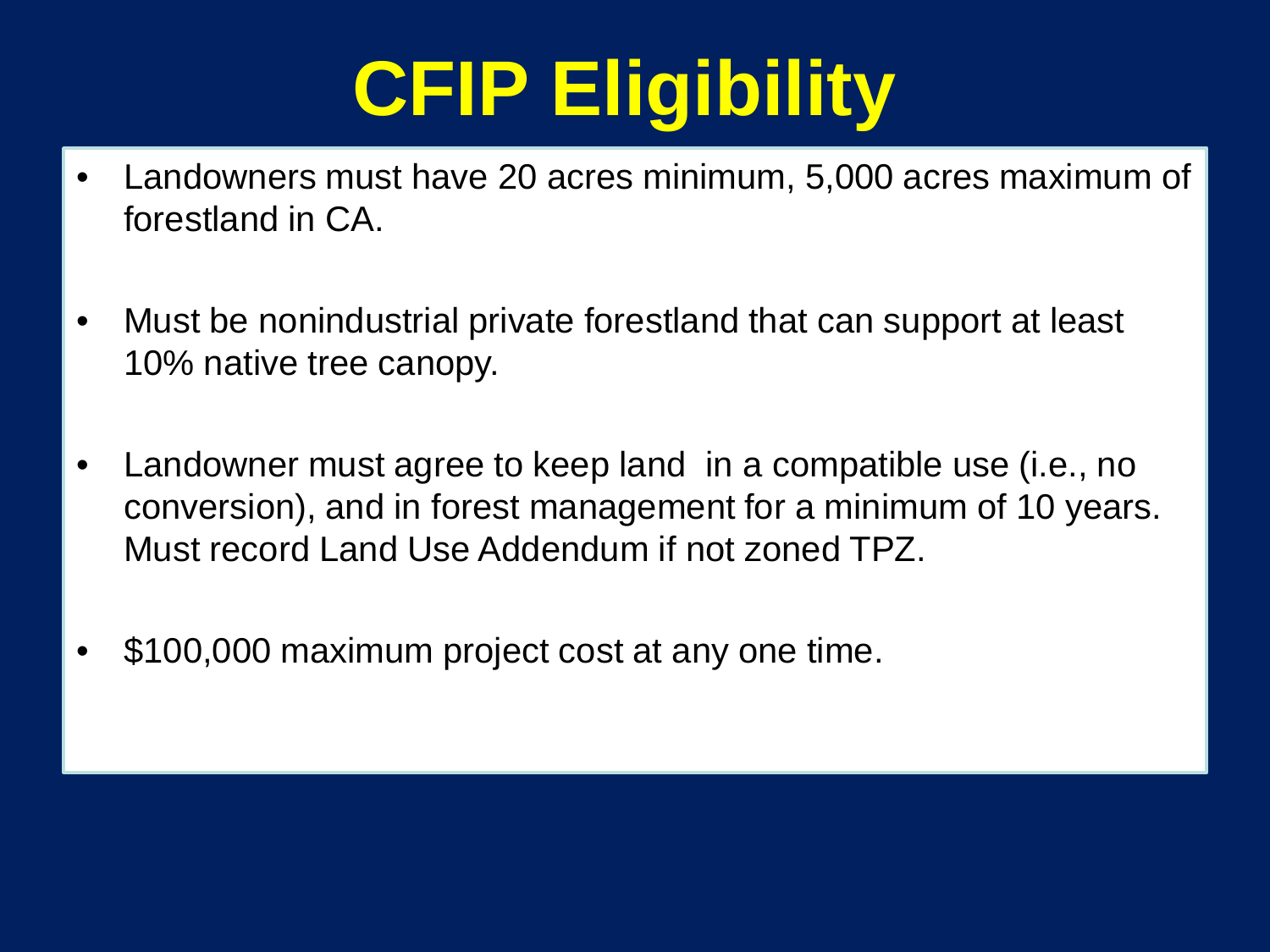- Land zoning must be compatible with forest resource management.\*
- Land in Agricultural Preserve (Williamson Act) also qualifies.
- Properties with Conservation Easements qualify if no restrictions on forest management practices are placed on it.

\* Most qualify unless prevented by homeowner association Covenants, Conditions, and Restrictions (CC&Rs)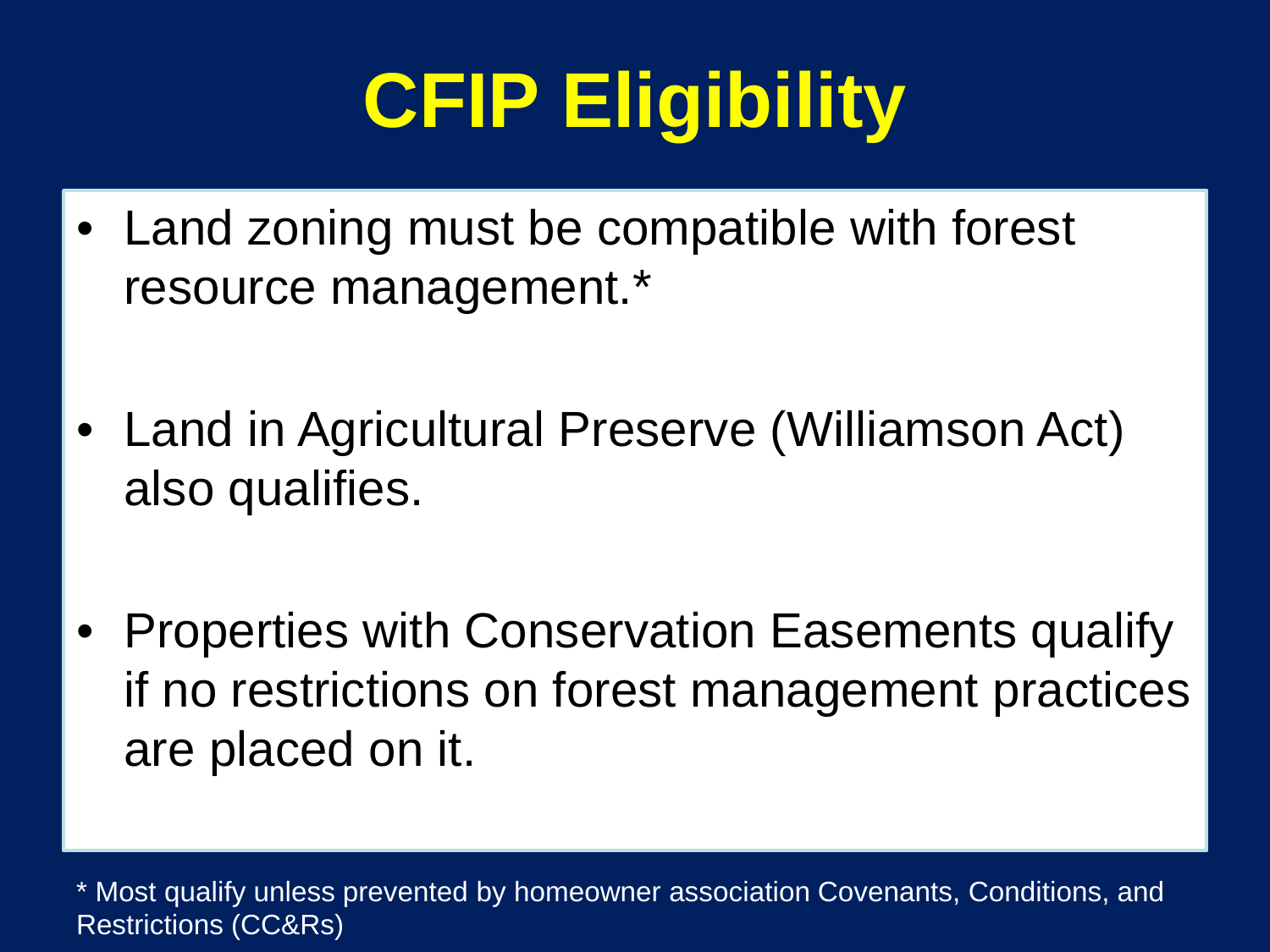- Can not be used to complete requirements of other State programs (i.e., Timber Harvesting Plans, PRC § 4291 fire clearances).
- Eligible practices must comply with established rates.
- Can't be combined with Federal Cost Share programs to meet cost share requirements
- Requires the RPF and CAL FIRE Forestry Assistance Specialist (FAS) to work with the landowner.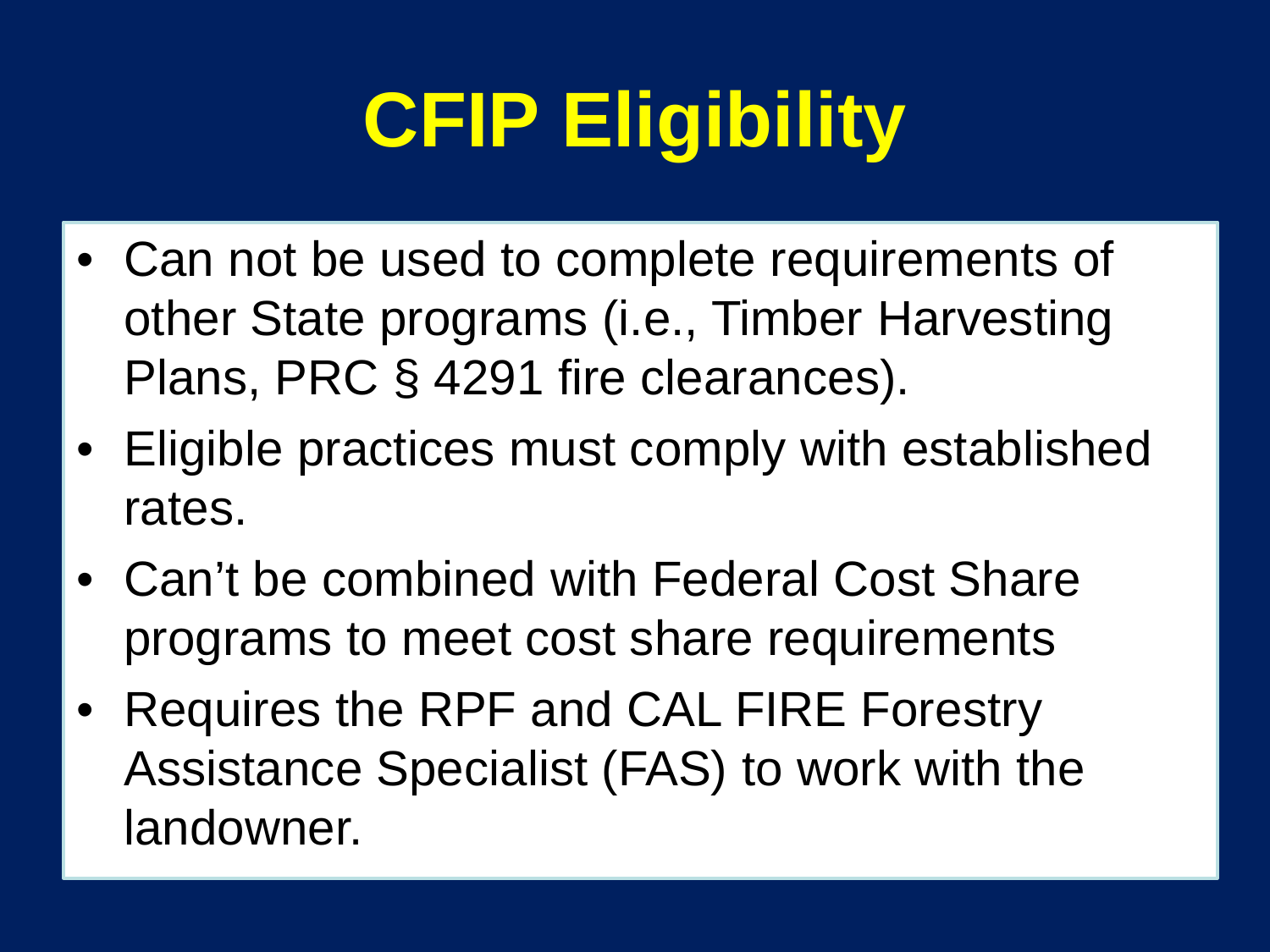- Eligible land owners include
	- Individual or married landowners
	- Multiple related or unrelated landowners
	- Corporations, LLC, legal partnerships
	- Public entities, agencies, non-profits
	- Trusts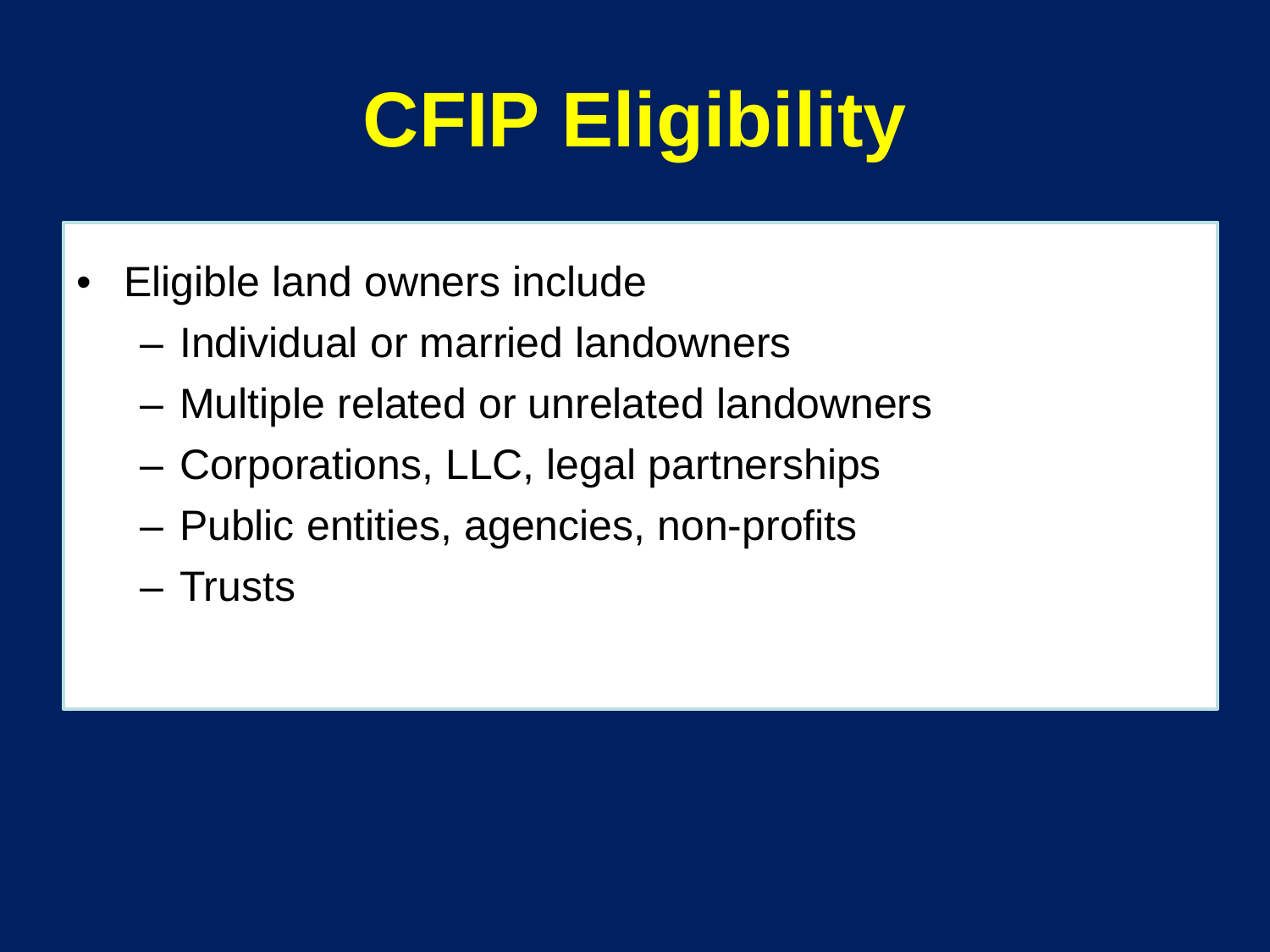### **The California Forest Improvement Program**

#### **To get started:**

- Contact a Forestry Assistance Specialist (FAS) in your region to confirm eligibility.
- Complete an application to the program.
- Contract the services of a Registered Professional Forester to plan treatments, write management plan, project description and supervise work.
- Submit a completed Project Agreement package